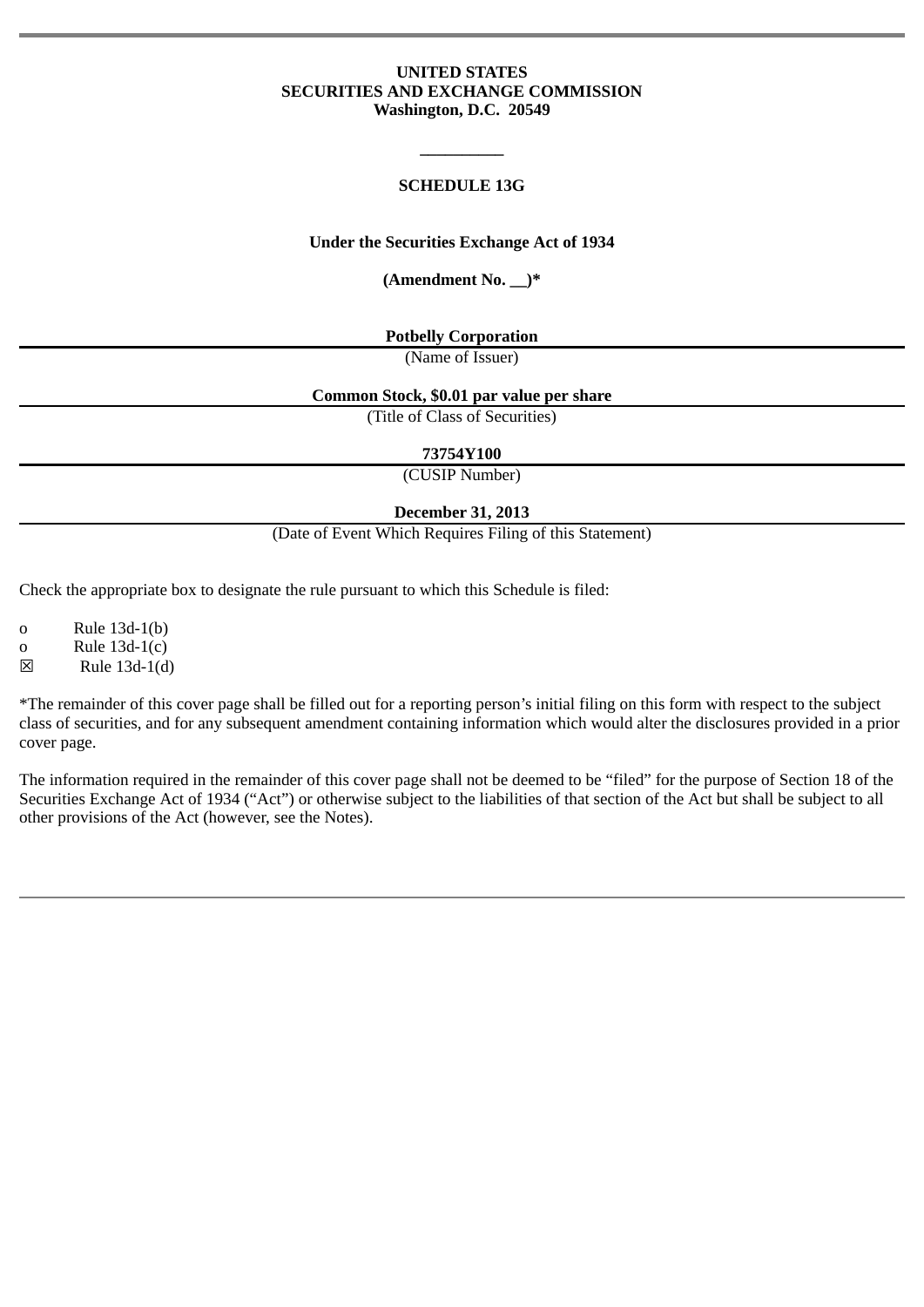| 1.                |                                                                                                                                |                  | <b>NAME OF REPORTING PERSON</b>                                                  |  |  |
|-------------------|--------------------------------------------------------------------------------------------------------------------------------|------------------|----------------------------------------------------------------------------------|--|--|
|                   | <b>Bryant L. Keil</b>                                                                                                          |                  |                                                                                  |  |  |
| $\overline{2}$ .  | CHECK THE APPROPRIATE BOX IF A MEMBER OF A GROUP<br>$(a)$ o<br>$(b)$ o                                                         |                  |                                                                                  |  |  |
| 3.                | <b>SEC USE ONLY</b>                                                                                                            |                  |                                                                                  |  |  |
| 4.                |                                                                                                                                |                  | CITIZENSHIP OR PLACE OF ORGANIZATION                                             |  |  |
|                   | U.S.A.                                                                                                                         |                  |                                                                                  |  |  |
|                   |                                                                                                                                | 5.               | <b>SOLE VOTING POWER</b>                                                         |  |  |
|                   |                                                                                                                                |                  | 1,050,471                                                                        |  |  |
|                   | <b>NUMBER OF</b><br><b>SHARES</b><br><b>BENEFICIALLY</b><br><b>OWNED BY</b><br><b>EACH</b><br><b>REPORTING</b><br>PERSON WITH: | 6.               | <b>SHARED VOTING POWER</b>                                                       |  |  |
|                   |                                                                                                                                |                  |                                                                                  |  |  |
|                   |                                                                                                                                | $\overline{7}$ . | 0<br><b>SOLE DISPOSITIVE POWER</b>                                               |  |  |
|                   |                                                                                                                                |                  |                                                                                  |  |  |
|                   |                                                                                                                                |                  | 1,493,206                                                                        |  |  |
|                   |                                                                                                                                | 8.               | <b>SHARED DISPOSITIVE POWER</b>                                                  |  |  |
|                   |                                                                                                                                |                  | 0                                                                                |  |  |
| $\overline{9}$ .  |                                                                                                                                |                  | AGGREGATE AMOUNT BENEFICIALLY OWNED BY EACH REPORTING PERSON                     |  |  |
|                   | 1,493,206                                                                                                                      |                  |                                                                                  |  |  |
| 10.               |                                                                                                                                |                  | CHECK BOX IF THE AGGREGATE AMOUNT IN ROW (9) EXCLUDES CERTAIN SHARES<br>$\Omega$ |  |  |
| $\overline{11}$ . |                                                                                                                                |                  | PERCENT OF CLASS REPRESENTED BY AMOUNT IN ROW (9)                                |  |  |
|                   | 5.05%                                                                                                                          |                  |                                                                                  |  |  |
| 12.               | TYPE OF REPORTING PERSON                                                                                                       |                  |                                                                                  |  |  |
|                   | IN                                                                                                                             |                  |                                                                                  |  |  |
|                   |                                                                                                                                |                  |                                                                                  |  |  |
|                   |                                                                                                                                |                  |                                                                                  |  |  |

Page 2 of 5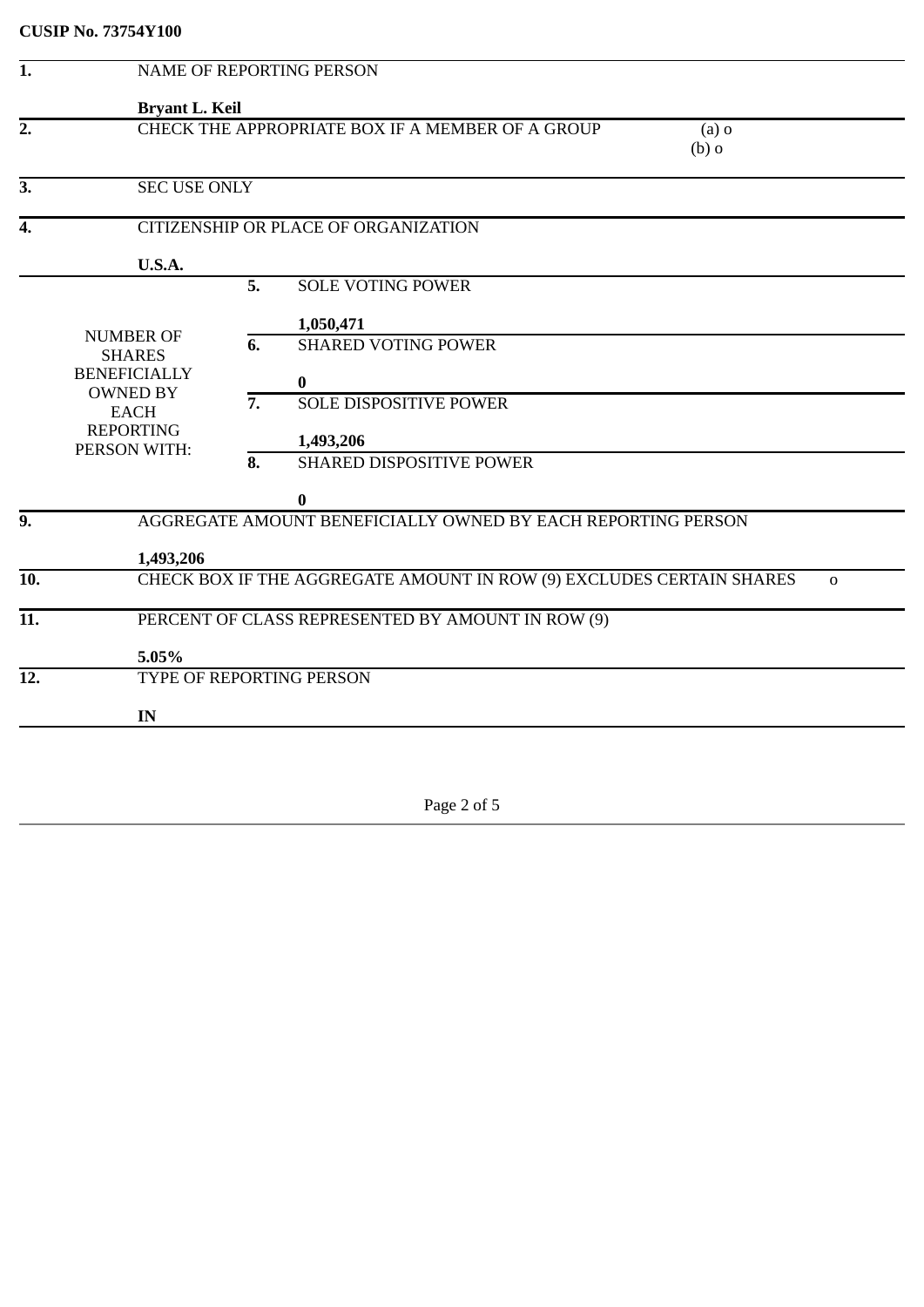## **CUSIP No. 73754Y100**

| Item $1(a)$ . | <b>Name of Issuer:</b>                                                                                                                                         |  |  |  |  |
|---------------|----------------------------------------------------------------------------------------------------------------------------------------------------------------|--|--|--|--|
|               | <b>Potbelly Corporation</b>                                                                                                                                    |  |  |  |  |
| Item $1(b)$ . | <b>Address of Issuer's Principal Executive Offices:</b>                                                                                                        |  |  |  |  |
|               | 222 Merchandise Mart Plaza, 23rd Floor<br>Chicago, IL 60654                                                                                                    |  |  |  |  |
| Item $2(a)$ . | <b>Name of Person Filing:</b>                                                                                                                                  |  |  |  |  |
|               | Bryant L. Keil                                                                                                                                                 |  |  |  |  |
| Item $2(b)$ . | <b>Address of Principal Business Office or, if none, Residence:</b>                                                                                            |  |  |  |  |
|               | c/o Potbelly Corporation<br>222 Merchandise Mart Plaza, 23rd Floor<br>Chicago, IL 60654                                                                        |  |  |  |  |
| Item $2(c)$ . | Citizenship:                                                                                                                                                   |  |  |  |  |
|               | U.S.A.                                                                                                                                                         |  |  |  |  |
| Item $2(d)$ . | <b>Title of Class of Securities:</b>                                                                                                                           |  |  |  |  |
|               | Common Stock, \$0.01 par value per share                                                                                                                       |  |  |  |  |
| Item $2(e)$ . | <b>CUSIP Number:</b>                                                                                                                                           |  |  |  |  |
|               | 73754Y100                                                                                                                                                      |  |  |  |  |
| Item 3.       | If this statement is filed pursuant to §§240.13d-1(b) or 240.13d-2(b) or (c), indicate type of person<br>filing.                                               |  |  |  |  |
|               | Not applicable                                                                                                                                                 |  |  |  |  |
| Item 4.       | Ownership.                                                                                                                                                     |  |  |  |  |
|               | Provide the following information regarding the aggregate number and percentage of the class of securities<br>of the issuer identified in Item 1.              |  |  |  |  |
|               | Amount beneficially owned: 1,493,206 shares<br>(a)                                                                                                             |  |  |  |  |
|               | (b)<br>Percent of class: 5.05% (based on shares outstanding as of December 31, 2013)                                                                           |  |  |  |  |
|               | Number of shares as to which such person has:<br>(c)                                                                                                           |  |  |  |  |
|               | (i)<br>Sole power to vote or direct the vote: 1,050,471 shares                                                                                                 |  |  |  |  |
|               | (ii)<br>Shared power to vote or direct the vote: 0                                                                                                             |  |  |  |  |
|               | Sole power to dispose or to direct the disposition of: 1,493,206 shares, which amount<br>(iii)<br>includes options to purchase 442,735 shares of common stock. |  |  |  |  |
|               | Shared power to dispose or to direct the disposition of: 0<br>(iv)                                                                                             |  |  |  |  |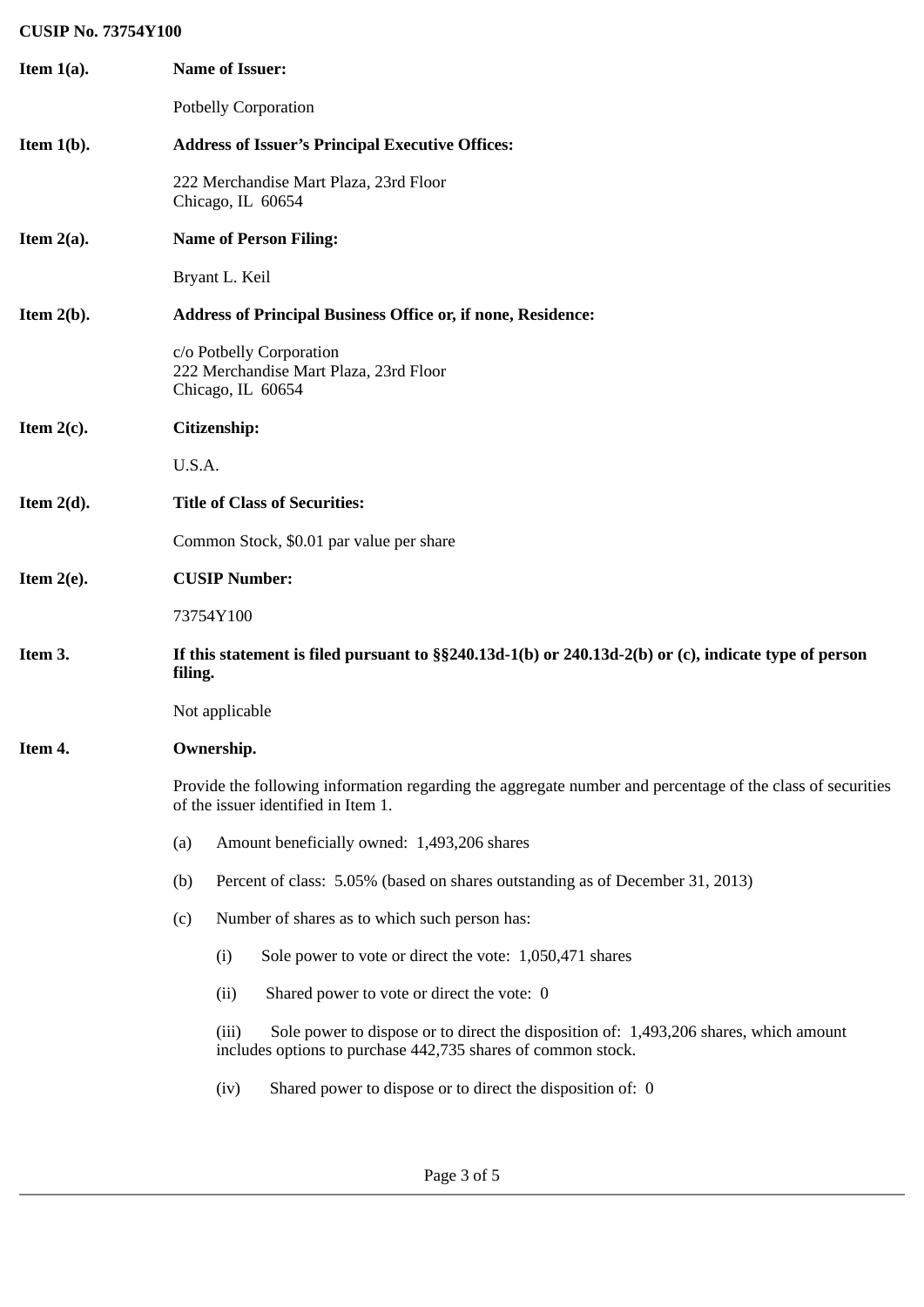# **CUSIP No. 73754Y100**

| Item 5.  | <b>Ownership of Five Percent or Less of a Class.</b>                                                                                                  |
|----------|-------------------------------------------------------------------------------------------------------------------------------------------------------|
|          | Not applicable.                                                                                                                                       |
| Item 6.  | <b>Ownership of More than Five Percent on Behalf of Another Person.</b>                                                                               |
|          | Not applicable                                                                                                                                        |
| Item 7.  | Identification and Classification of the Subsidiary Which Acquired the Security Being Reported on by<br>the Parent Holding Company or Control Person. |
|          | Not applicable.                                                                                                                                       |
| Item 8.  | <b>Identification and Classification of Members of the Group.</b>                                                                                     |
|          | Not applicable.                                                                                                                                       |
| Item 9.  | <b>Notice of Dissolution of Group.</b>                                                                                                                |
|          | Not applicable.                                                                                                                                       |
| Item 10. | <b>Certifications.</b>                                                                                                                                |
|          | Not applicable.                                                                                                                                       |
|          |                                                                                                                                                       |

Page 4 of 5